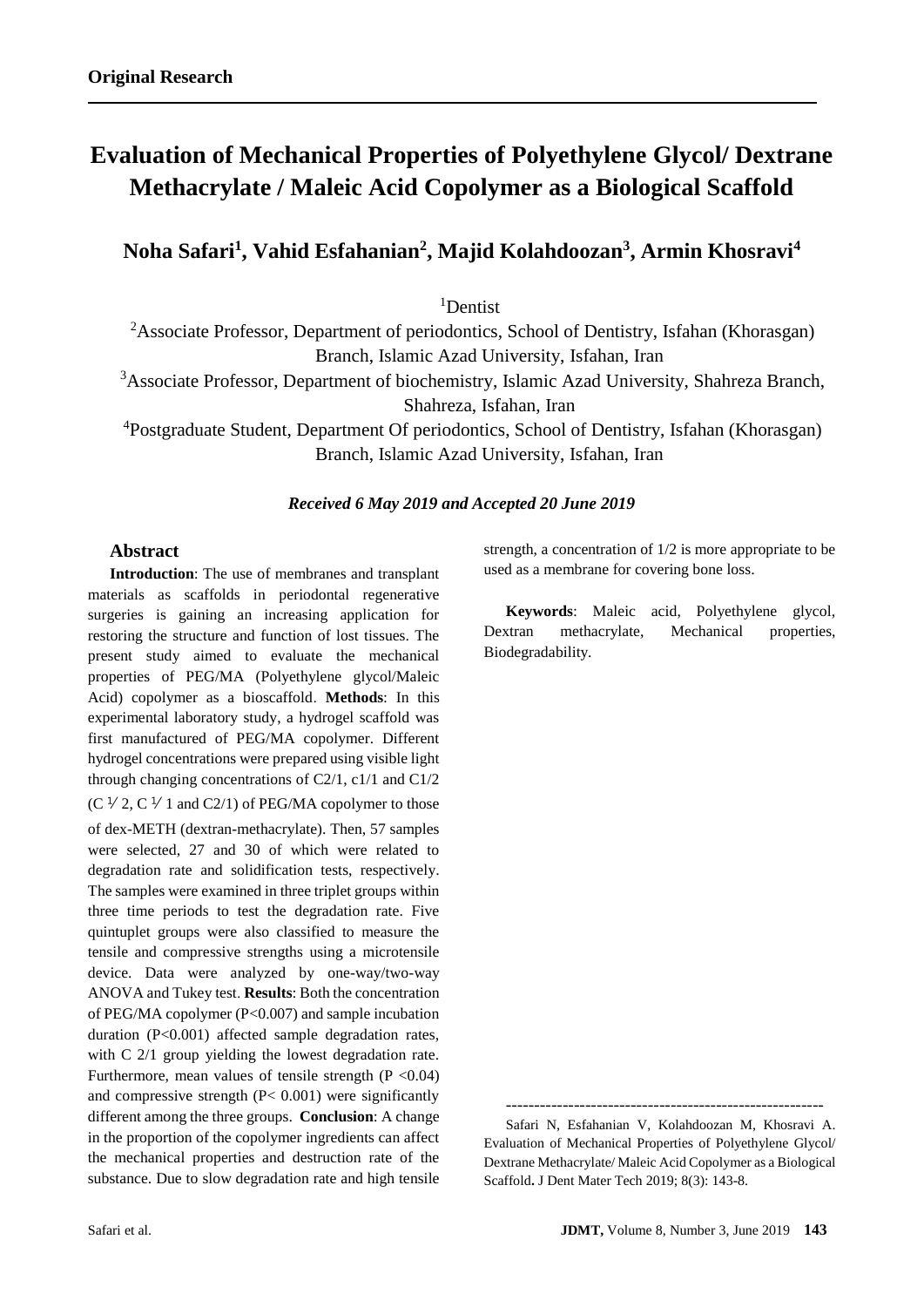# **Introduction**

Periodontal regenerative surgeries are gaining an increasing application nowadays with the aim of restoring the structure and function of lost tissues using membranes and transplant materials. In fact, the main purpose of transplant usage in the treatment of periodontal lesions is to provide a space for the growth and migration of periodontium cells. Such commonly used membranes and transplants come with structural, mechanical and functional limitations. It, therefore, seems that achievement of an ideal membrane for regenerative treatment applications still requires improvements in terms of physical properties (1).

While there are various strategies for the development of polymer materials in periodontal regenerative surgery, hydrogels can adopt the lesion shape owing to their adaptive design and synthesis, be planted in the living milieu with the least damage, and minimize surgeries (2). Therefore, they can conform to different needs of periodontal treatments.

Researchers have examined several methods for controlling and improving the mechanical properties of hydrogels. For example, a combination of different polymeric materials can be used to adjust and control the degradation rate as well as the mechanical and biological properties of materials. Accordingly, a combination of different cross-linking joints leads to the creation of a new material with controllable mechanical strength and flexibility, which is an appropriate standard for regenerative materials of periodontal lesions. However, it is not convenient to control the mechanical properties of a material during its degradation since the degradation rate of the material affects the mechanical properties of hydrogel. Nevertheless, repair process of the host tissue surrounding the transplant can compensate for such a lack of material strength (3, 4).

There are various methods for the synthesis of copolymer hydrogels, one of which is the use of optical cross-linkers. Optical polymerization of hydrogels results in a longer durability of the scaffold surface layer allowing the surgeon to use it as a protective membrane, which in turn removes the need for surgical repair of protective membranes.

The PEG/MA scaffold is a biocompatible hydrogel that can be directly injected into bone loss, which is associated with a decrease in surgical time in addition to lesion formation. As the scaffold is cured by visible light, this resolves the dangers of using direct UV light source in the work and clinic environments. The desired succession of lighting time to the hydrogel allows the surgeon to apply the intended shape to different regenerative treatments. Also, the hydrogel flexibility allows the preparation of prefabricated scaffolds out of the surgical setting, and then its conformation to the surgical site.

Nguyen and West (5) studied optical hydrogels in tissue engineering applications and found that it was possible to adjust the hydrolytic and enzymatic degradation of optical hydrogels, and also to use such hydrogels as membranes, drug release systems, and bioscaffolds. Pivsa-Art et al. (6) investigated the effect of PEG as a plasticizer in a combination of poly-lactic acid and poly-butylene succinate and concluded that rising PEG levels resulted in decreased copolymer fragility with increased formability of the copolymer.

As such a scaffold is fabricated for the first time, its physical properties are unknown. This study, therefore, investigated the mechanical properties of PEG/MA copolymer as a bioscaffold in a series of laboratory experiments.

#### **Materials and methods**

This experimental-laboratory study was conducted at the Faculty of Dentistry, Islamic Azad University of Isfahan (Khorasgan), Bioscience and Stem Cell Research Center, during the academic year of 2015-16. A total of 57 samples was selected, 27 and 30 of which were related to degradation rate tests and strength assessment, respectively. Different hydrogel concentrations were prepared using visible light through changing tests PEG/MA tests concentrations of 1/2, 1/1 and 2/1 (C 1/2, C 1/1 and C 2/1) in relation to those of dex.METH. The samples were examined in three triplet groups within three time periods to test their degradation rates. Five samples for each concentration to measure tensile strength and five other of each concentration for evaluation of compressive strength were prepared (30 samples in total).

Preparation of Dextran-Methacrylate: Dextran was dissolved in the LiCl/DMF (lithium chloride in dimethylformamide) (10 wt %) solvent system at 90°C under nitrogen gas purge. After dissolution, it was cooled down to 70°C and triethylamine, as a nucleophilic catalyst, was added slowly. The amount of triethylamine added was 10 mol % of methacrylic anhydride. The dextran solution was stirred vigorously for 10 min and methacrylic anhydride was then slowly injected to the system using a syringe. The amount of methacrylic anhydride added was 0.3 molar ratio based on the hydroxyl groups in dextran glucose unit. The reaction was conducted for 5 hours at 70°C

To remove any residual unreacted methacrylic anhydride in dextran-methacrylate, the dextranmethacrylate was dissolved in DMF and precipitated in isopropyl alcohol. The same procedure was repeated for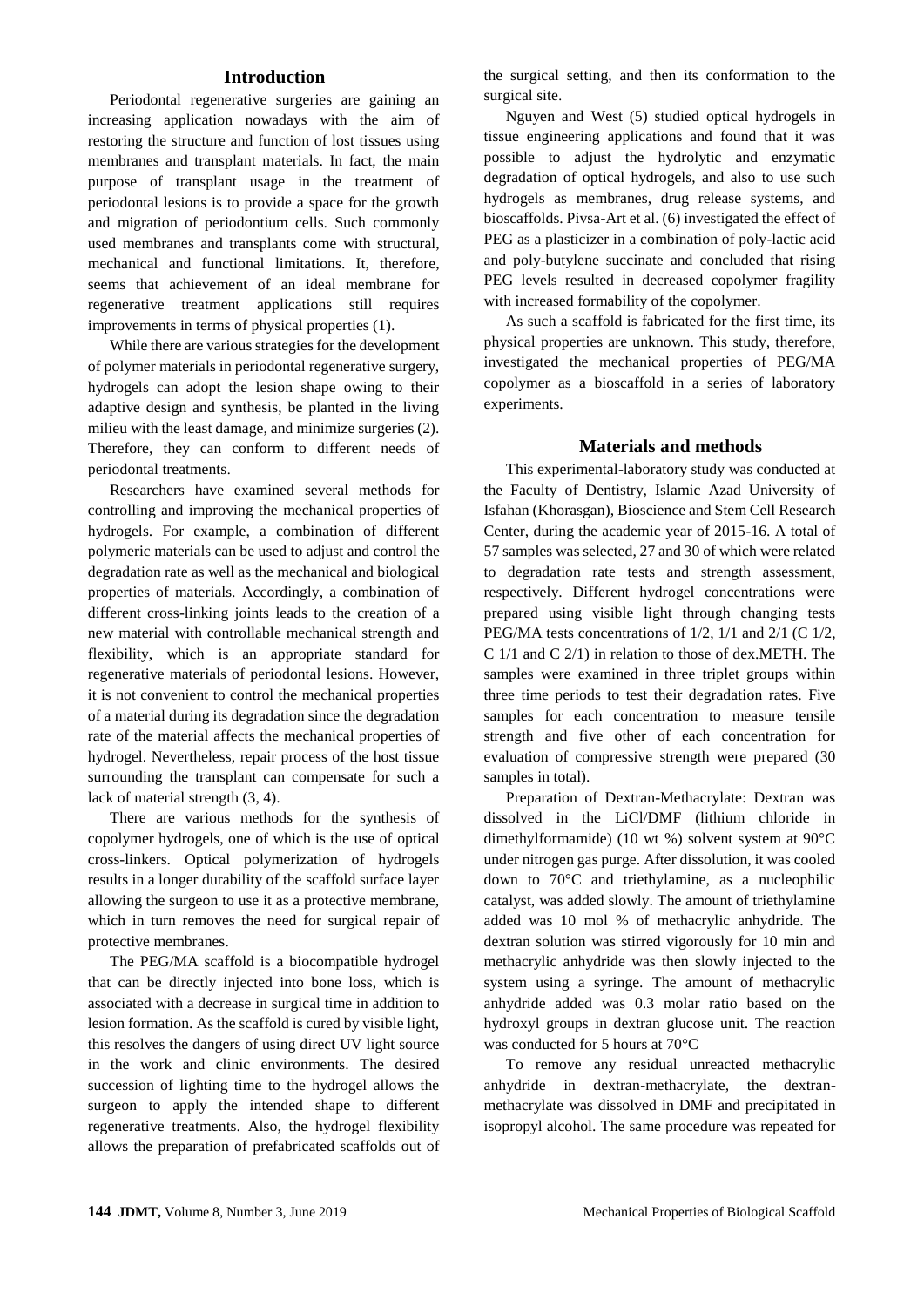3 times to achieve a completely purified dextranmethacrylate.

Dextran (MW=64,000-76,000), (-)-riboflavin, and Larginnine were obtained from Sigma Chemical Co. (St. Louis, Missouri, USA).

In vitro biodegradation test: The biodegradation test has been conducted according to ASTM-F1635-11. Different hydrogel concentrations were prepared using visible light through changing concentrations of C2/1, C1/1 and C1/2 (C  $\frac{1}{2}$ , C  $\frac{1}{1}$  and C2/1) of PEG/MA copolymer to those of dex-METH .(10mm length× 10 mm width×1mm thickness) Samples were weighed before being placed in PBS to measure the initial mass of the films and immersed in 5 ml PBS (PH=7) in glass vials and incubated at 37°C for 12 weeks. During incubation time, weight changes were measured every four weeks. The weight differences of samples were calculated by the following formula:

 $w_0 - w_1$  $\frac{1}{w_0}$  × 100

Mechanical properties of photocross-linked hydrogel :Tensile and compression properties of photocross-linked hydrogel PEG/Dex/MA were performed by microtensile machine (MTD-500 Plus, SD Mechatronik, Feldkirchen-Westerham,Germany) at room temperature. For tensile testing, dumb-bell shaped samples were elongated with constant cross-head speed of 2 mm/min. Compressive strength was measured on cylindrical samples with 5 mm diameter and 10 mm height. A constant cross-head speed of 2 mm/.min was known as failure for compression testing

In order to investigate the hydrolytic degradation of PEG/MA copolymer, several blocks ( $10 \times 10 \times 10$  mm) were prepared and tested for each concentration of the three samples. The prepared samples were incubated in vials containing 5 cc of saline phosphate buffer (pH 7.4) at 37 °C. The samples were then taken out from the buffer at 4-week intervals for 12 weeks and washed with distilled water to desalt them of absorbed saline buffer. Afterwards, the samples were dried in an dried in a vacuum oven at a room temperature until no weight change of hydrogel was detected and weighed with a digital scale to calculate the percentage of weight difference.

Five cylindrical samples (5 mm in diameter and 10 mm in height) per three concentrations were prepared to examine the compressive strength of Polyethylene Glycol/ Dextrane Methacrylate / Maleic Acid copolymer. The specimens were then transferred to a microtensile tester and placed in order between the jaws of the device adjusted at a speed of 2 mm/min. The applied force was calculated as long as a crack or a crevice were formed on the sample. Finally, the stress applied to the material was calculated with the formula F/A in SI system.

To test the tensile strength of PEG/MA polymer, dumbbell shaped samples were prepared with width, length, thickness of 3 mm, 5 mm, and 1 mm, respectively. The specimens were then transferred to a microtensile device set at a speed of 2 mm/min, and the force was calculated until the sample was entirely halved equally. Finally, the pressure applied to the material was calculated with the formula F/A in SI system.

## **Statistical analysis**

Kolmogorov–Smirnov test is used to test the normality of the data. Data were analyzed by both oneway and two-way analysis of variance (ANOVA) and Tukey Test (as a Post Hoc Test) with SPSS 22 software at a significance level of  $P < 0.05$ .

## **Results**

According to two-way ANOVA, in respect of interactive effect of both concentration and time variables there was no significant effect  $(P=0.185)$  but Both the concentration of PEG/MA copolymer independent of incubation time  $(P = 0.007)$  (Table I) and the incubation time of the samples -independent of concentration-  $(P < 0.001)$  (Table II) affected the degradation rate of samples. The degradation decreased as the concentration increased, however, the degradation rate elevated with increasing sample incubation time.

According to post hoc test (Tukey) to evaluate the effect of time independent of concentration, following results were found; in 4 weeks there was significantly less degradation rate than  $12 \text{ (P} < 0.000)$  and 8 weeks (P<0.015) but the difference was not significant between 8 and 12 weeks (P=0.264). In other hand the degradation rate of C 2/1 concentration was significantly less than C  $\frac{1}{2}$  (P=0.005) (independent of time) but there was no significant difference between C  $\frac{1}{2}$  and C1/1 (P=0.333) or C  $1/1$  and C  $2/1$  concentrations (P=0.103)

According to one-way ANOVA Mean tensile strength was significantly different among the three groups ( $P = 0.04$ ). Pairwise comparison of the groups revealed that mean tensile strength was significantly lower in C 1/1 group than those of the other two groups, which showed no significant difference ( $P = 0.58$ ).

Mean value of compression strength was significantly different among the three groups ( $P < 0.001$ ). Pairwise comparison of the groups showed that mean compressive strength of the samples in C 1/1 group was significantly higher than those of the other two groups ( $P < 0.001$ ), with C 2/1 showing a greater strength than that of C 1/2 group ( $P = 0.02$ ). (Table III)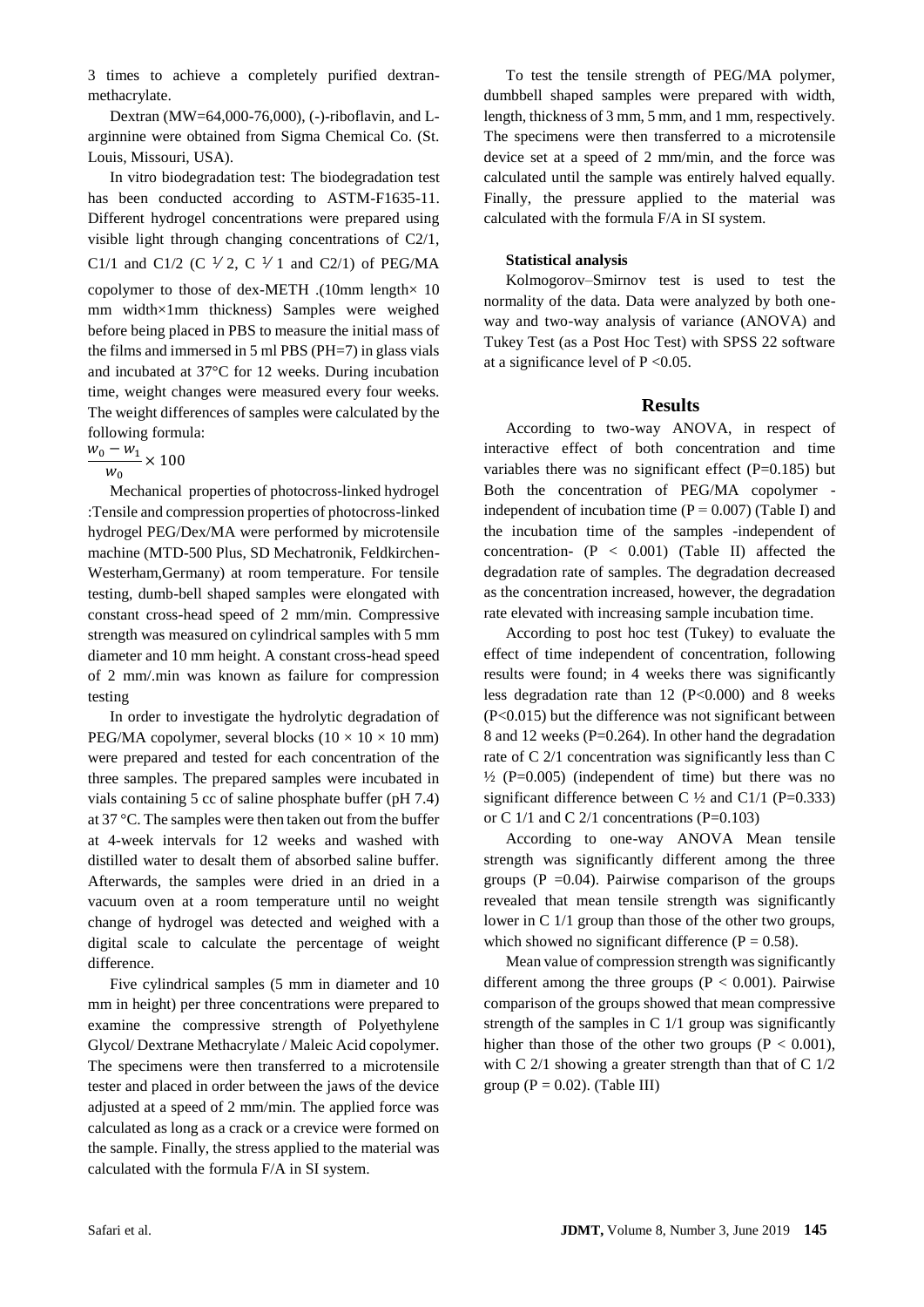**Table I.** Mean percentage of hydrolytic degradation based on PEG/MA copolymer concentration.

| $(C =$ Concentration) |                  |                  |                  |                |  |  |  |
|-----------------------|------------------|------------------|------------------|----------------|--|--|--|
|                       | C <sub>1/2</sub> | C <sub>1/1</sub> | C <sub>2/1</sub> | <b>P-Value</b> |  |  |  |
|                       |                  |                  |                  |                |  |  |  |
| Mean $\pm$ SD         | $11.83 \pm 1.4$  | $10.46 \pm 2.13$ | $8.46 \pm 1.86$  | 0.007          |  |  |  |

† :statistically different

**Table II.** Mean percentage of hydrolytic degradation based on incubation time.

|               | 4 Weeks $\ddagger$ $\ddagger$ | 8 Weeks <sup>†</sup> | 12 Weeks <sup>‡</sup> | <b>P-value</b> |
|---------------|-------------------------------|----------------------|-----------------------|----------------|
|               |                               |                      |                       |                |
| Mean $\pm$ SD | $7.86{\pm}1.4$                | $10.7 \pm 2.06$      | 12.2±1.76             | <0.001         |
|               |                               |                      |                       |                |

†, ‡: statistically different

**Table III.** Mean  $(\pm SD)$  values of tensile and compressive strengths (kPa) based on sample  $concentration (C = Concentration)$ 

| Test                 | $\rm C \, \frac{1}{2}$ | C 1/1           | C 2⁄1          | <b>P-value</b> |  |  |
|----------------------|------------------------|-----------------|----------------|----------------|--|--|
| Tensile strength     | $63.9 \pm 5.9$         | $51.9 \pm 8.6$  | $61.3 \pm 7.3$ | 0.04           |  |  |
| Compressive strength | $59.1 \pm 77.7$        | $140.6 \pm 9.2$ | $73.3 \pm 6.8$ | $<\!\!0.001$   |  |  |

#### **Discussion**

A polymer with three different concentrations was prepared herein using a combination of dextranmethacrylate, maleic acid, and polyethylene glycol by altering their proportions. Due to the novelty of the developed copolymer as a bioscaffold, examinations were carried out on the hydrolytic degradation process of the material and its mechanical properties.

The effect of increasing PEG/MA copolymer concentration on the hydrolytic degradation indicated that the degradation process can be controlled by increasing PEG/MA copolymer concentration compared to that of dextran. In fact, maleic acid can create more colloidal prepolymer chains by creating cross-linked joints because of raising maleate units in the middle of polymer chains, thereby, affecting the control of water absorption and degradation time. Moreover, water absorption and copolymer degradation process can be controlled through adjusting the concentration of this material in copolymers (7).

Sun et al. (8) studied the hydrolytic degradation process and polylactic coglaiecolic acid (PLGA) polymer and found that the percentage of PLGA hydrolytic degradation averaged 2.5 % after 6 weeks, whereas the present study measured a value of approx. 12% after 3 months. This difference in the material degradation process arises from differences in the molecular structure of materials and the stability of carbon bonds

In a study on the properties of silica-hybridized collagen hydrogels, won Kim et al. (9) concluded that collagen enzymatic degradation rate decreased by increasing silica percentile weight. The compressive strength also improved by increasing silica units from 100 kPa in pure collagen to 400 kPa in hybrid collagen with 20% of silica by weight. Our data indicate an uppermost mean compressive strength of 140 kPa, which is higher than that of pure collagen in the above study. The difference between the two studies is due to differences in the molecular structure of the materials and the type of mechanical analyzer (DMA 25N 01dB-Metravib, France) used herein

Collagen/seresin membrane as a wound covering material and its hydrolytic degradation underwent an investigation in both cross-linked and uncross-linked states by Akturk et al (10). After 4 weeks, it was found that the percentage of uncross-linked collagen/seresin hydrolytic degradation averaged almost 78%, which rose with increasing seresin, while cross-linked collagen/seresin yielded a value of nearly 32%. Our research, on the other hand, obtained a maximum average degradation of 10.7% after 7 weeks, which dropped to 4.4% in C 2/1 group by increasing cross-linkers.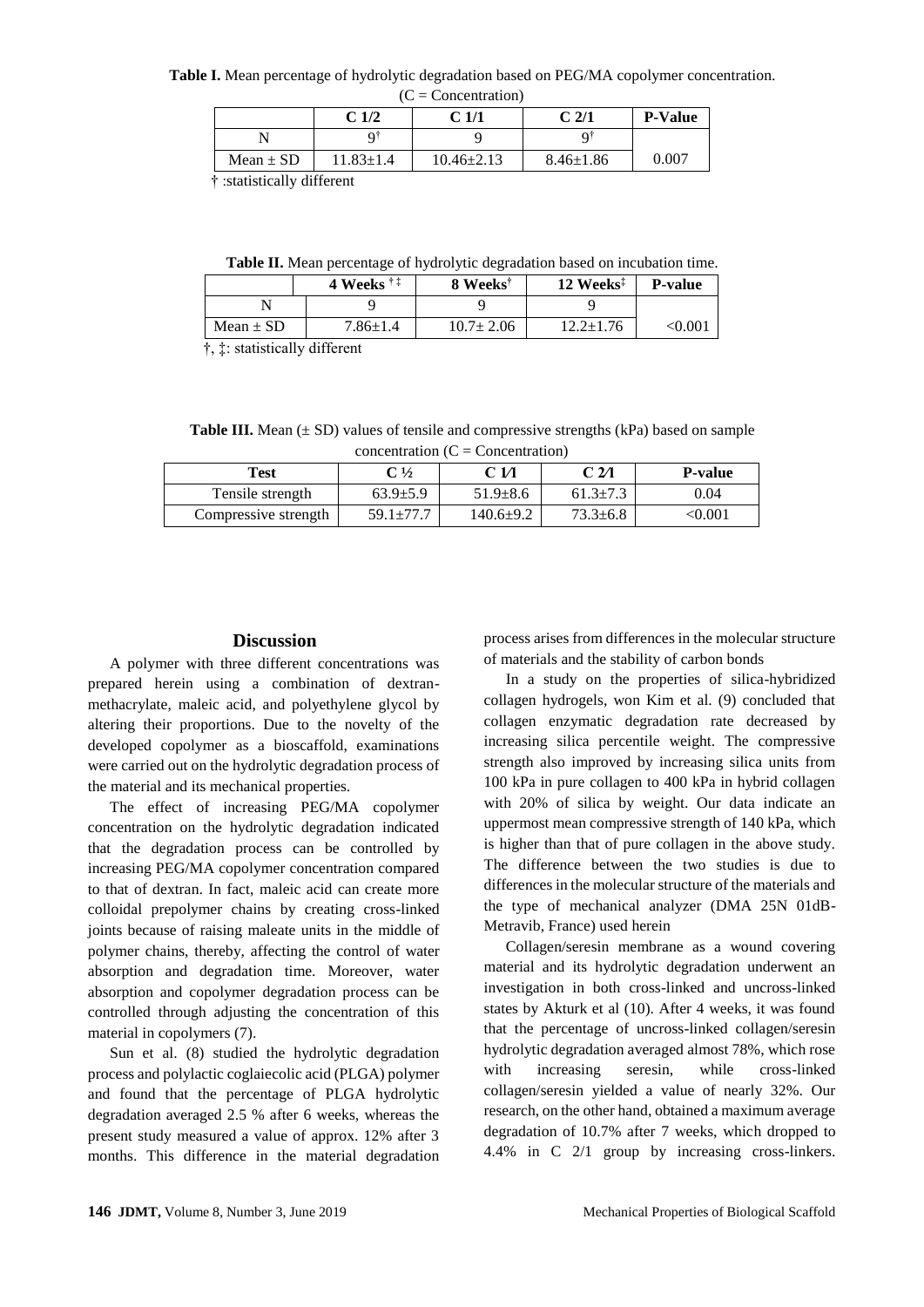Therefore, this result demonstrates an impact of crosslinks on the hydrolytic degradation rate of materials.

Increasing concentration of PEG/MA copolymer had a positive influence on the tensile strength suggesting the role of two dextran-methacrylate and PEG ingredients in the tensile properties of the substance, hence, the presence of maleic acid affects the compressive strength of the material. Consequently, the prevailing dextran content in the copolymer in C 1/2 group could result in the highest amount of tension in this ratio of the hydrogel. Thus, there is no correlation between increased concentration of PEG/MA copolymer and resistance to the tensile strength, but the predominance and also a balance between dextran-methacrylate and PEG provides the highest tensile strength.

Roeder et al. (11) examined the tensile strength of type I collagen scaffolds and concluded that the tensile strength of collagen matrix improved from 1.5 to 24.3 kPa by an increase in collagen concentration. In the present study, however, the highest and lowest mean tensile strengths were estimated as 63.9 and 51.9, respectively. The discrepancy between the two studies comes from the differences in material type and measuring device (Miniature materials tester, Rheometric Scientific, Inc., Piscataway, NJ).

Regarding the role of elevated concentration of PEG/MA copolymer in compressive strength, the C 1/1 group presented a significantly greater mean compressive strength than the other two concentrations. In fact, a concentration of 1/1 could balance the concentrations of all three ingredients, thereby, enabling maleic acid to show its effect and produce a slight elasticity in this ratio of hydrogel. The predominance of dextran in C ½ could create a transparent and soft substance. With increasing copolymer ratio in C 1/2, PEG plus dextran could overcome maleic acid content of the copolymer. Even so, an increase in maleic acid had an effect on the material strength significantly raising  $C$  2/1 compressive strength compared to that of C ½. Nonetheless, both ratios exhibited significantly lesser strength values than that of C 1⁄1 indicating a balanced and optimal ratio of the copolymer ingredients.

A research by De Sousa et al (12) on the tensile strength of PLGA as a tissue regeneration membrane revealed maximum tensile strength of 16.7 MPa in PLGA, which is higher than that of our finding. An obvious reason for this variation is the abundant carbon bonds present in polylactic acid with a significant effect on the material strength. In addition, other affecting factors include the type of applied device (universal testing machine, model DL 2000, EMIC) for the tests and also differences in sample dimensions (5 mm W and 25 mm L)

Because a material with a degradation rate proportional to the tissue structure is required in the process of periodontal lesion restoration, collagen scaffolds are not ideal for periodontal treatments because of a high degradation rate and acid-based polymeric scaffolds with a slow degradation rate. Although the degradation process can be accelerated by the addition of various polymeric materials, an abrupt degradation of acid-based polymers can create an acidic surgical site rendering unfavorable conditions for cell growth. Since our studied material has a moderate hydrolytic degradation rate, it can be expected to decompose along with the tissue repair.

The results of solidification tests suggested a superior mechanical property of the present scaffold to that of collagen membranes, however, it was weaker than acidbased polymeric scaffolds. As both collagen membranes and acid-based polymers revealed acceptable results, the mechanical property of PEG/DM/MA scaffold is also in an acceptable range.

## **Conclusion**

Changes in the ingredient proportions of a copolymer can affect the mechanical properties and degradation rate of materials. In fact, the therapeutic use of a substance has an influence on determination of an optimal ratio between components of a copolymer. A concentration of 2/1 is more suitable to be used as a membrane for covering bone loss owing to a slow degradation rate and a high tensile strength. A concentration of 1/1 is recommendable if it is used as a bone loss filler material because it possesses a higher compressive strength and moderate degradation rate.

# **Conflicts of interest**

None declared.

#### **Acknowledgements**

Hereby, we extend our gratitude to the school of dentistry, Islamic Azad University Isfahan (khorasgan) Branch for assisting us in this research project.

#### **References**

- **1.** Bottino MC, Thomas V, Schmidt G, Vohra YK, Chu T-MG, Kowolik MJ, et al. Recent advances in the development of GTR/GBR membranes for periodontal regeneration-A materials perspective. Dent Mater. 2012; 28(7): 703–721.
- **2.** Elisseeff J, Anseth K, Sims D, McIntosh W, Randolph M, Langer R. Transdermal photopolymerization for minimally invasive implantation. Proc Natl Acad Sci U S A. 1999; 96(6): 3104–3107.